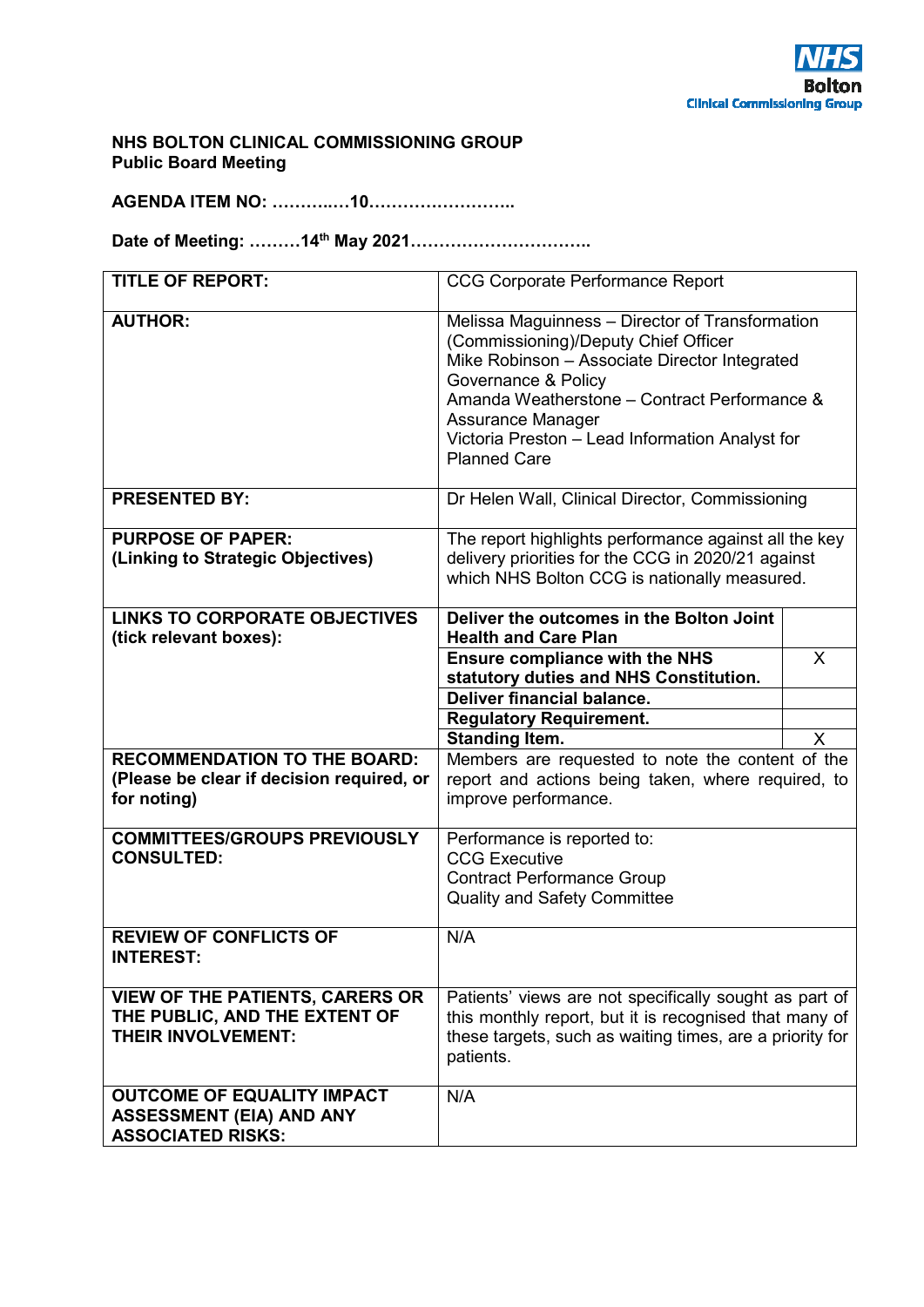

## **Corporate Performance Report**

# **Months 11 & 12 20/21**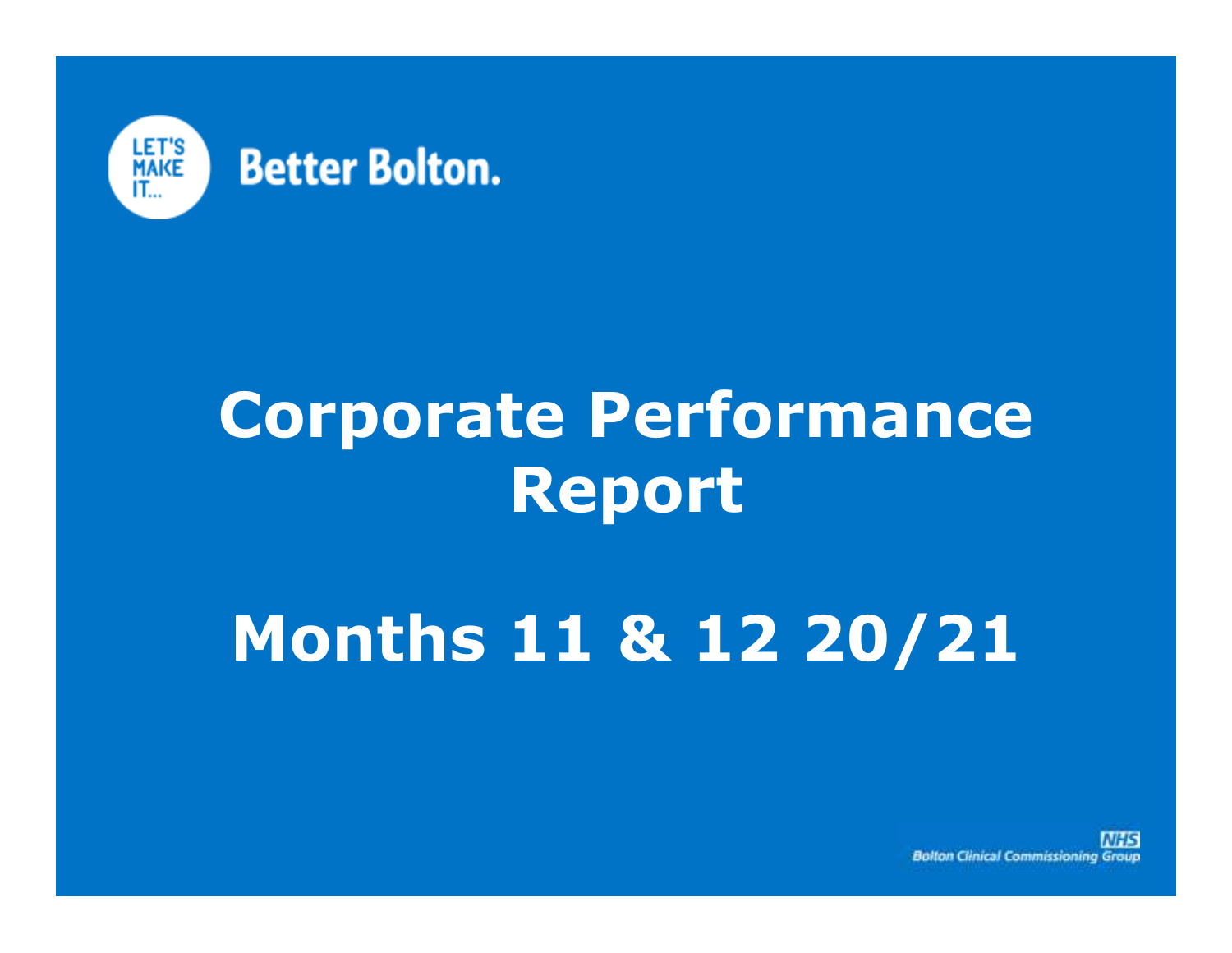## **Performance Summary**

#### **Elective Care**

Elective care was significantly impacted by Covid-19, with only urgent and cancer services being delivered until very recently. Performance against the 92% incomplete pathways remains below the national standard at 64.8% in March 2021. There have been large increases in the number of <sup>52</sup> week breaches in month, taking the cumulative total year to date to 2,692. The 6-week diagnostic target remains challenged, with over-all Bolton performance in March <sup>2021</sup> at 32.18%, against <sup>a</sup> target of <1%.

Recovery for elective care services has now commenced and locally and across GM providers and commissioners are working collaboratively to plan for the required additional capacity to both reduce the number of patients on the current waiting lists and ensure that newly referred patients are treated in clinical and chronological priority. Given the scale of the issue, it is likely that it will take some time for the waiting list position to return to pre-covid levels.

#### **Cancer**

 In February, the performance for the indicator "Percentage achieving maximum <sup>2</sup> week wait for first outpatient appointment, urgently referred with suspected cancer via GP", improved with 96.5% of referred patients being seen within <sup>14</sup> days of referral. <sup>P</sup>erformance for 'Maximum <sup>62</sup> day wait from referral from an NHS screening service to first definitive treatment for all cancers to Bolton CCG patients' improved from 69.2% to 85.7% , which meant that the national standard was achieved in month. In February, there was <sup>a</sup> reduction to <sup>3</sup> patients (reported in <sup>a</sup> rolling cohort) who waited <sup>104</sup> days or more from initial referral. However, performance for the 'Percentage achieving maximum two week wait for first outpatient appointment, for patients referred urgently with breast symptoms (where cancer was not initially suspected)' in February <sup>2021</sup> was 8.2% , <sup>a</sup> further decrease against January 2021's performance (target of 93%).

#### **Urgent and Emergency Care**

A&E performance has remained below the agreed trajectory of 95%. Following <sup>a</sup> February average daily attendance at A&E of 263, March saw <sup>a</sup> increased average attendance of <sup>311</sup> patients. In February the number of NWAS patients waiting >30 Mins <59 minutes for <sup>a</sup> A&E handover to take place was 107. Performance is still improved in March resulting in <sup>a</sup> figure of <sup>111</sup> compared to the January figure of 247. Non Elective LoS increased to 4.4 in February from 4.2 in February, this figure is now below the target of <4.61.

#### **Mental Health**

 March's IAPT prevalence was 23.7% improving on 16.2% in February, achieving the 22% year end target. Recovery was 48.5% (combined with SWB) and 50.4% from the Prime provider model but a data cleanse is required which may amend the figures slightly. (EIP) did not achieve the target in March with performance of 52.6% against the 56% required. The Mental Health Liaison Service (MHLS) performance against the <sup>1</sup> hour target fell short at 65.4%., reducing from 76.5% in February. Acute OAPs continue to fluctuate with <sup>a</sup> reduction in new placements in March (to <sup>3</sup> ) but there continues to be ongoing issues repatriating patients in <sup>a</sup> timely manner resulting in high numbers remaining out of area from the previous month. Work continues around community alternatives. And crisis pathways.

#### **Children's and Maternity**

Maternity booking performance at Bolton FT for women with <sup>a</sup> Bolton GP remains above the 90% target with <sup>a</sup> Year to Date (YTD) position of 92%. The reported percentage of Children and Young People in Bolton accessing mental health treatment is currently above plan with <sup>a</sup> 2020/21 forecast position of 35.2% against the 35% national target.



**Better Bolton.**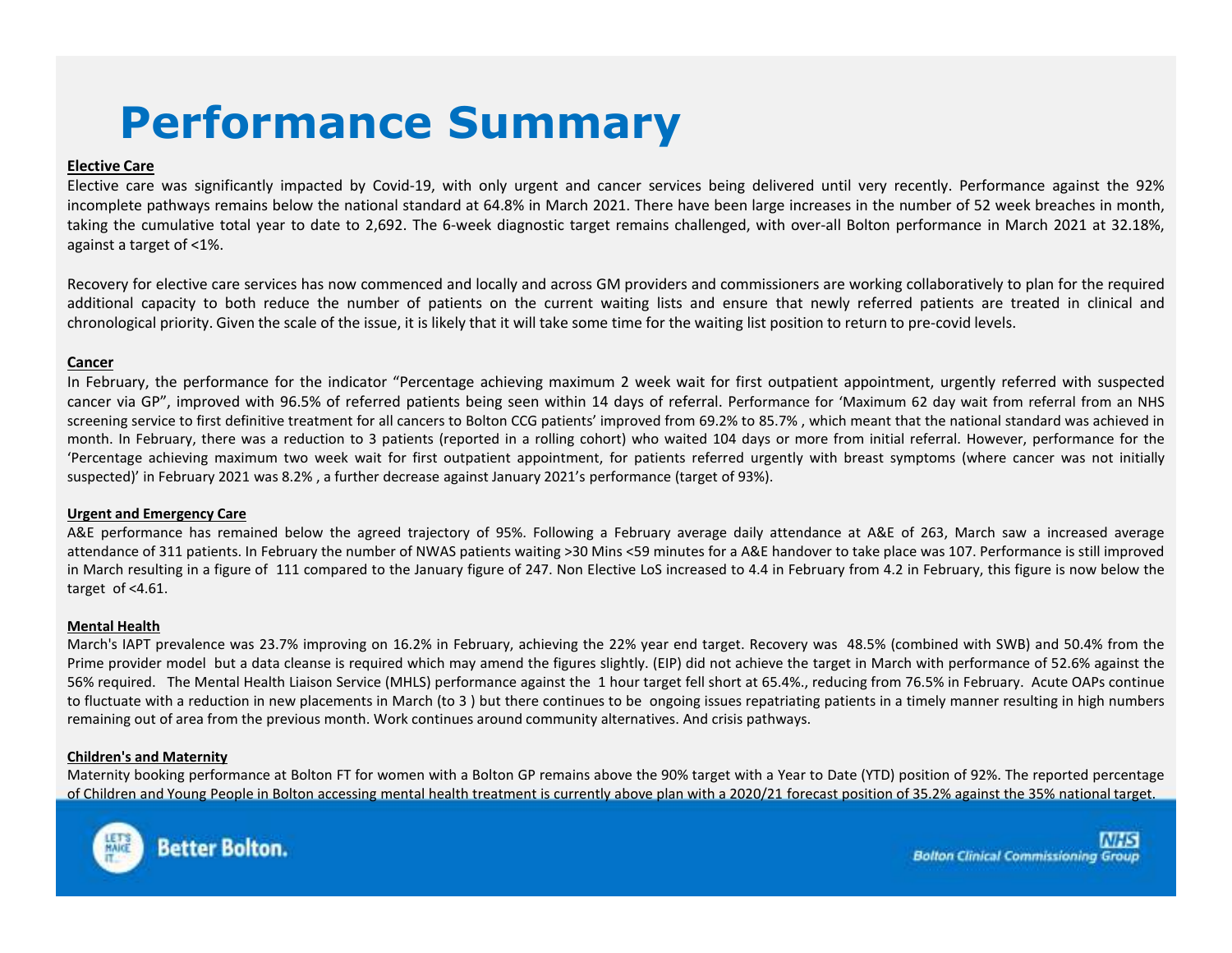### Performance by Commissioning Area: **Elective Care**

| <b>Planned Care</b>                                                                                 | <b>Target</b> | Current<br><b>Month</b> | Current<br><b>Month</b> | <b>YTD</b> | Change since<br>last month | Performance on<br>Trajectory |
|-----------------------------------------------------------------------------------------------------|---------------|-------------------------|-------------------------|------------|----------------------------|------------------------------|
| Patients on an Incomplete pathway % (92% of patients should be less<br>than 18 weeks from referral) | 92% (GM 90%)  | March                   | 64.8%                   | 58.9%      | ИΝ                         |                              |
| Waiting list - number of patients waiting to be seen (Nationally submitted<br>data, excludes ASI)   | $<$ 22,640    | March                   | 26,506                  | 26.506     | ИΝ                         |                              |
| Percentage of patients waiting less than 6 weeks from referral for a<br>diagnostic test             | 99%           | March                   | 66.82%                  | 56.06%     | <b>ZX</b>                  |                              |
| Number of patients on the waiting list should not have been waiting more<br>than 52 weeks           |               | March                   | 2,692                   | 2.692      |                            |                              |

#### **Key in month highlights:**

In the month of March, Elective care surgery remained on pause at Royal Bolton Hospital (as for all Greater Manchester hospital trusts). Elective outpatient activity continued and clinically urgent and cancer patients remain prioritised, through the support mechanisms in place through the GM Cancer Alliance and the GMHSCP work.

Many specialties are running with decreased staffing levels, due to redeployment and are seeing as many patients as possible, in whatever way that may be i.e. virtually or face to face in clinics. It is to be noted that the majority of shielding was set to end 31<sup>st</sup> March 2021, so a workforce cohort will return to duties, assisting in the recovery plans potentially from April <sup>2021</sup> onwards.

GPs continue to refer patients who are held by providers on waiting lists and managed as per the national PTL (Patient Tracking List) guidance. The re-start of routine elective care is being reviewed daily in line with the COVID-19 Escalation Matrix, it is hoped that as urgent care pressures de-escalate, some routine activity will re-start. Bolton CCG will be supportive of providers in their Surgical waiting lists and clinical validation and will work together to understand if these patients have declined treatment for non-covid reasons and the process for these in line with NHS E&I guidance.

Performance against the 92% standard shows <sup>a</sup> slight increase in March <sup>2021</sup> at 64.8% compared to Feb <sup>2021</sup> 62.5% The YTD target has slightly improved to 64.8%, compared to 58% the month previous.

The main providers contributing to performance for Bolton patients continue to be Bolton FT (65%), MUFT (56%), SRFT (57%), BMI The Beaumont (81%), WWL (53%) and Pennine (66%).

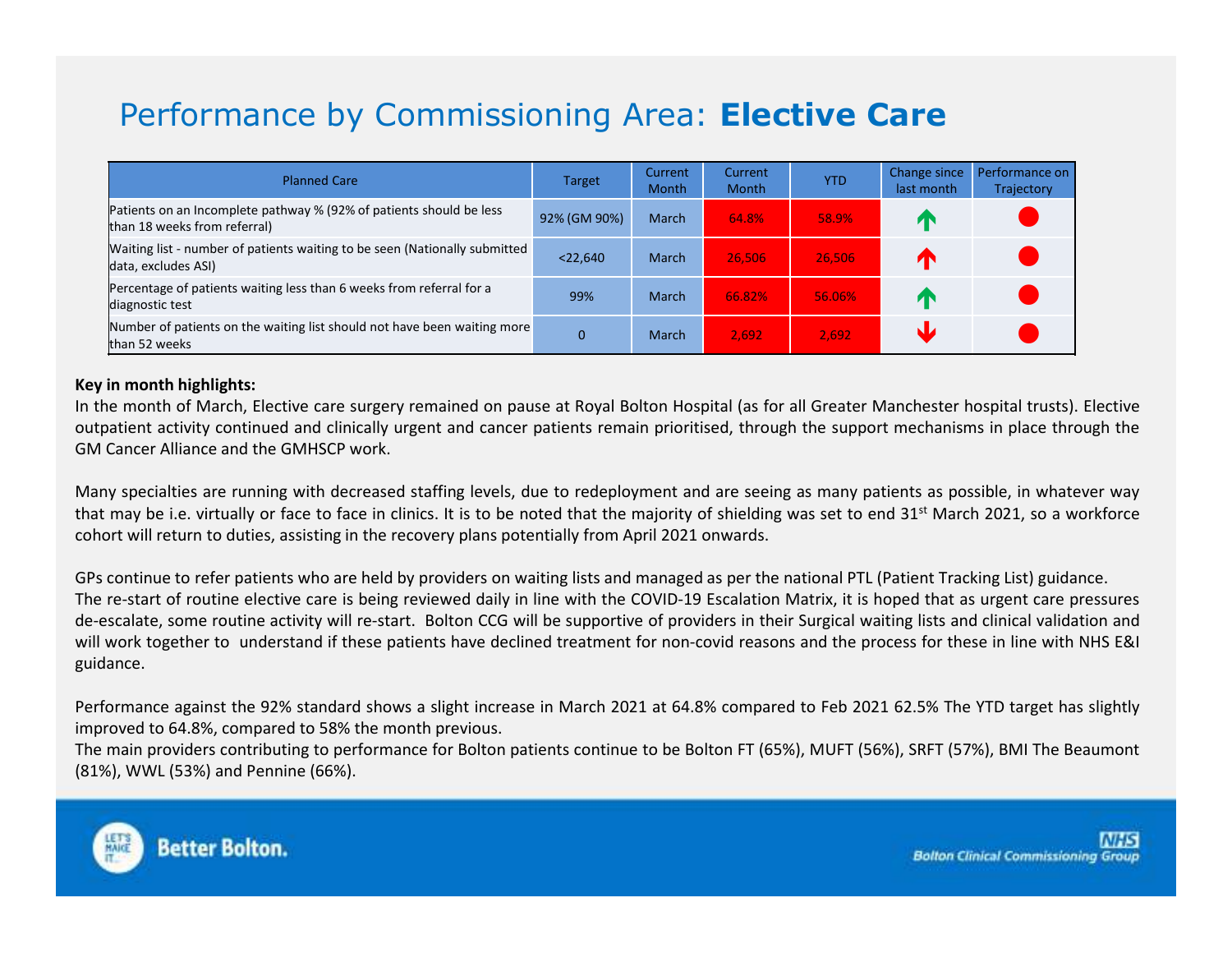### Performance by Commissioning Area: **Elective Continued….**

The CCG waiting list for all providers has increased from 26,087 in February <sup>2021</sup> to 26,506. The figures were expected to increase due to wave <sup>3</sup> of the COVID pandemic, and are expected to do so over the next few months. As the Trust starts to operate with some normality, and with CCG support, there is potential to review if these patients have declined treatment due to non-covid reasons which may improve the position in the next few months whilst referring the Access policy.

Performance of the <sup>6</sup> week standard for diagnostic waits remains challenged with 32.18% of patients in March 21, not being able to have their diagnostic test within <sup>6</sup> weeks, with 1% being the national tolerance for this.

In March 2021, the diagnostic that was <sup>a</sup> particular challenge across all providers for Bolton CCG patients, was Endoscopy. The majority of these breaches occurred at Bolton FT, however the reasons for this are due to reduced capacity, as <sup>a</sup> result of increased Infection Prevention Control measures. Bolton CCG do have assurance however, that the remaining capacity has been prioritised for Clinically Urgent and Cancer patients, with all cancer patients receiving their endoscopy procedure within the appropriate time on the relevant 2ww pathway. Bolton FTs diagnostic performance continues to improve this month and remains under 40% for the first time since April 2020.

Endoscopy is <sup>a</sup> key theme of work that is being lead by the Greater Manchester Health and Social Care Partnership alongside the GM Cancer Alliance, with revised clinical pathways having been developed and implementedconsistently across all GM hospital trusts and additional capacity being sourced primarily for Cancer patients.

Following the receipt of the national planning guidance and the priorities that have been set for the coming year by NHS England, Commissioners are working with providers to ensure recovery plan are in place. Work is underway through the locality and GM planning processes to ensure demand and capacity is fully understood and that any gaps between the <sup>2</sup> are identified, with supporting recovery actions going forward.

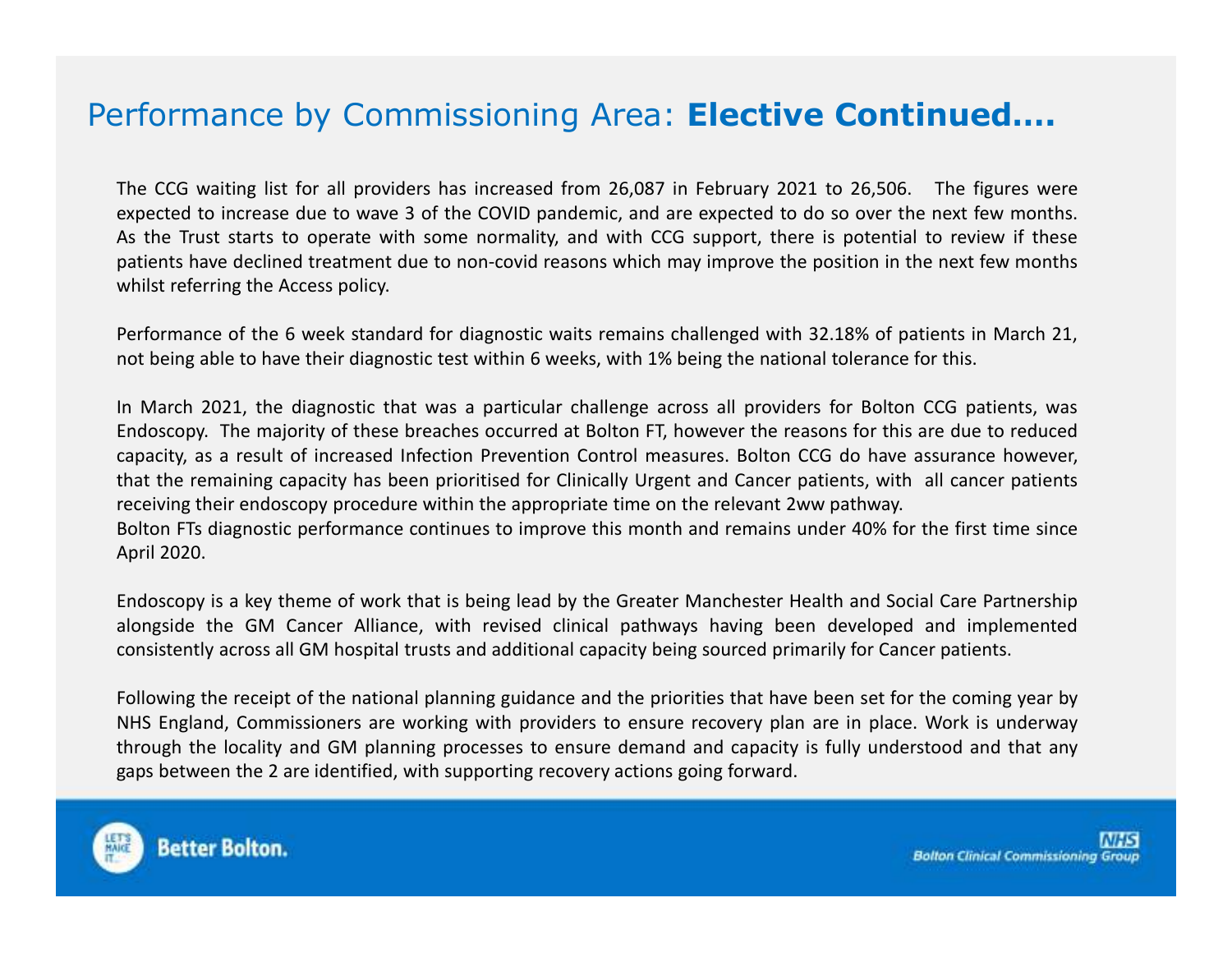### Performance by Commissioning Area: **Cancer Care**

| <b>Cancer Care</b>                                                                                                                                                                | <b>Target</b> | Current<br><b>Month</b> | Current<br>Month | <b>YTD</b> | Change since<br>last month | Performance on<br>Trajectory |
|-----------------------------------------------------------------------------------------------------------------------------------------------------------------------------------|---------------|-------------------------|------------------|------------|----------------------------|------------------------------|
| Percentage achieving maximum 2 week wait for first outpatient<br>appointment, urgently referred with suspected cancer via GP                                                      | 93%           | Feb                     | 96.5%            | 95.4%      |                            |                              |
| Percentage achieving maximum two week wait for first out patient<br>appointment for patients referred urgently with breast symptoms (where<br>cancer was not initially suspected) | 93%           | Feb                     | 8.2%             | 52.0%      | NZ                         |                              |
| Percentage achieving maximum wait from diagnosis to first definitive<br>treatment to be within 31 for all cancers                                                                 | 96%           | Feb                     | 98.1%            | 97.7%      | J                          |                              |
| Percentage achieving maximum 31 day wait for subsequent treatment<br>where that treatment is surgery                                                                              | 94%           | Feb                     | 100.0%           | 98.8%      | $\leftrightarrow$          |                              |
| Percentage achieving maximum 31 day wait for subsequent treatment<br>where the treatment is an anti-cancer drug regimen                                                           | 98%           | Feb                     | 100.0%           | 100.0%     | $\leftrightarrow$          |                              |
| Percentage achieving maximum 31 day wait for subsequent treatment<br>where the treatment is a course of radiotherapy                                                              | 94%           | Feb                     | 100.0%           | 99.0%      | $\leftrightarrow$          |                              |
| Percentage achieving maximum two month (62 day) wait from urgent GP<br>referral to first definitive treatment for cancer                                                          | 85%           | Feb                     | 92.7%            | 82.2%      | T                          |                              |
| Percentage achieving maximum 62 day wait from referral from an NHS<br>screening service to first definitive treatment for all cancers                                             | 90%           | Feb                     | 85.7%            | 77.3%      | ́∩                         |                              |
| Percentage achieving maximum 62 day wait for first definitive treatment<br>ffollowing a consultants decision to upgrade the priority of the patients (all<br>cancers)             | No Target     | Feb                     | 76.9%            | 77.3%      | J                          |                              |
| Any cancer patients waiting 104 days or more from referral to the first<br>definitive treatment should be reviewed to identify any avoidable non-<br>clinical delays              | All reviewed  | Feb                     | 3                | 3          | T                          |                              |

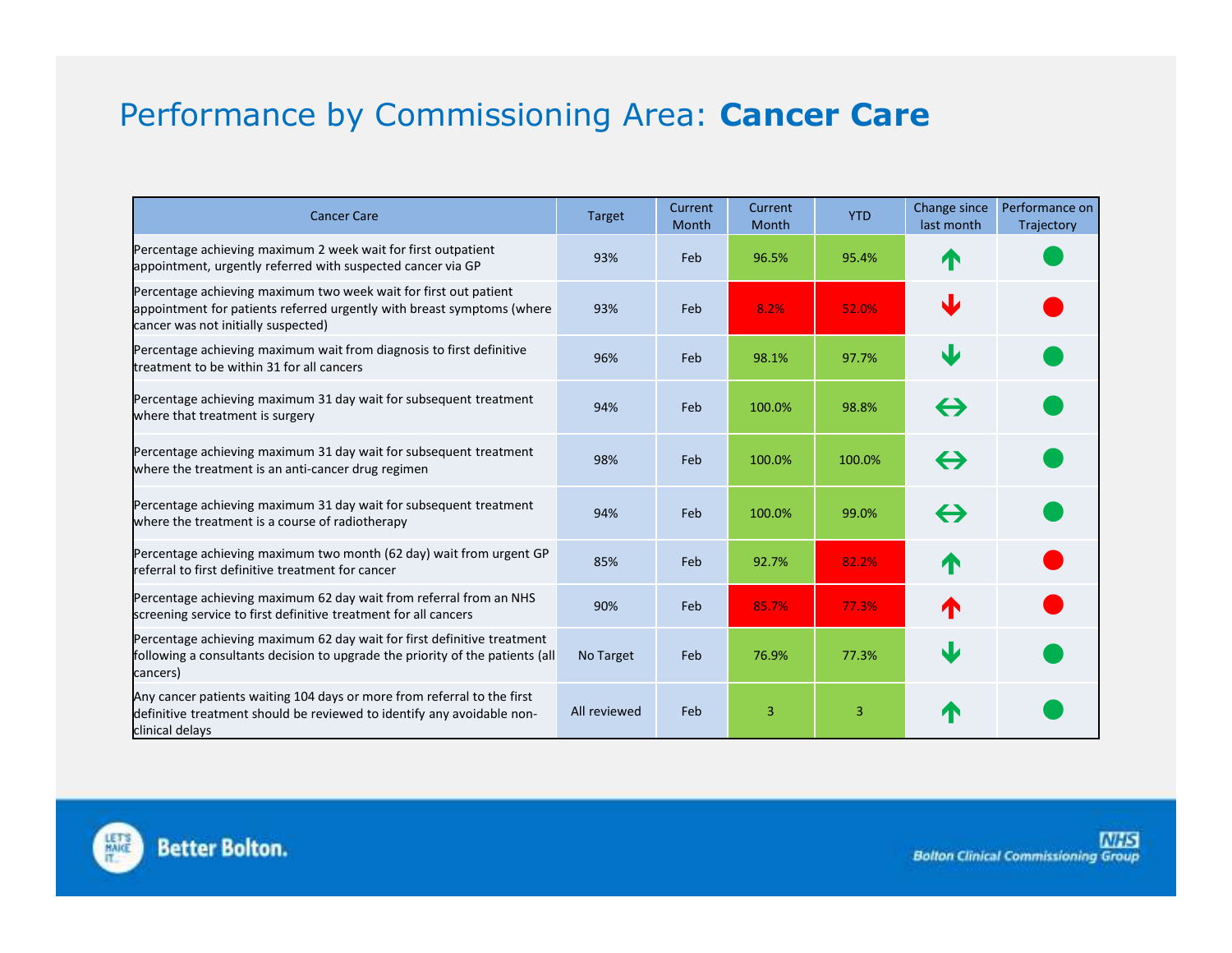### Performance by Commissioning Area: **Cancer Care**

#### **Key in month highlights:**

The performance for the 'Percentage achieving maximum two week wait for first outpatient appointment, for patients referred urgently with breast symptoms (where cancer was not initially suspected)' in February <sup>2021</sup> was 8.2% , <sup>a</sup> further decrease against January 2021's performance, against <sup>a</sup> target of 93%. As this measure is where Cancer is not initially suspected, the focus of the Breast care team has remained on the clinical priority of the 2ww suspected cancer referrals, which has led to the Breast Symptomatic referral waits increasing for some patients. Clinical leads have provided assurance for the continued safety of the service, however CCG and Bolton FT colleagues are prioritising the development of an improvement action plan and the agreement of <sup>a</sup> performance improvement trajectory.

In February, the performance for the indicator "Percentage achieving maximum <sup>2</sup> week wait for first outpatient appointment, urgently referred with suspected cancer via GP", improved with 96.5% of referred patients being seen within <sup>14</sup> days of referral, but this does continue to be monitored closely by Clinical and Operational Leads at Bolton FT.

There was <sup>a</sup> significant improvement in February for "Percentage achieving maximum two month (62 day) wait from urgent GP referral to first definitive treatment for cancer" with 92.7% of patients seen against <sup>a</sup> target of 85%, and this also continues to be monitored closely.

In February, the performance for 'Maximum <sup>62</sup> day wait from referral from an NHS screening service to first definitive treatment for all cancers to Bolton CCG patients' improved from 69.2% to 85.7% of patients achieving the target.

In February, there was <sup>a</sup> reduction to <sup>3</sup> patients (reported in <sup>a</sup> rolling cohort) who waited <sup>104</sup> days or more from initial referral to the first definitive treatment, made up from both <sup>2</sup> week wait, consultant upgrade and screening referrals. These patients are consistently reviewed both clinically and operationally to ensure that there are no avoidable non-clinical delays. This cohort is reported locally and at <sup>a</sup> GM level and Bolton continues to have the lowest number of patients across GM on this monitored list. Full clinical harm reviews have been completed for these patients by the Cancer Performance Manager and the Cancer Clinical Lead at Bolton FT and no harm was identified.

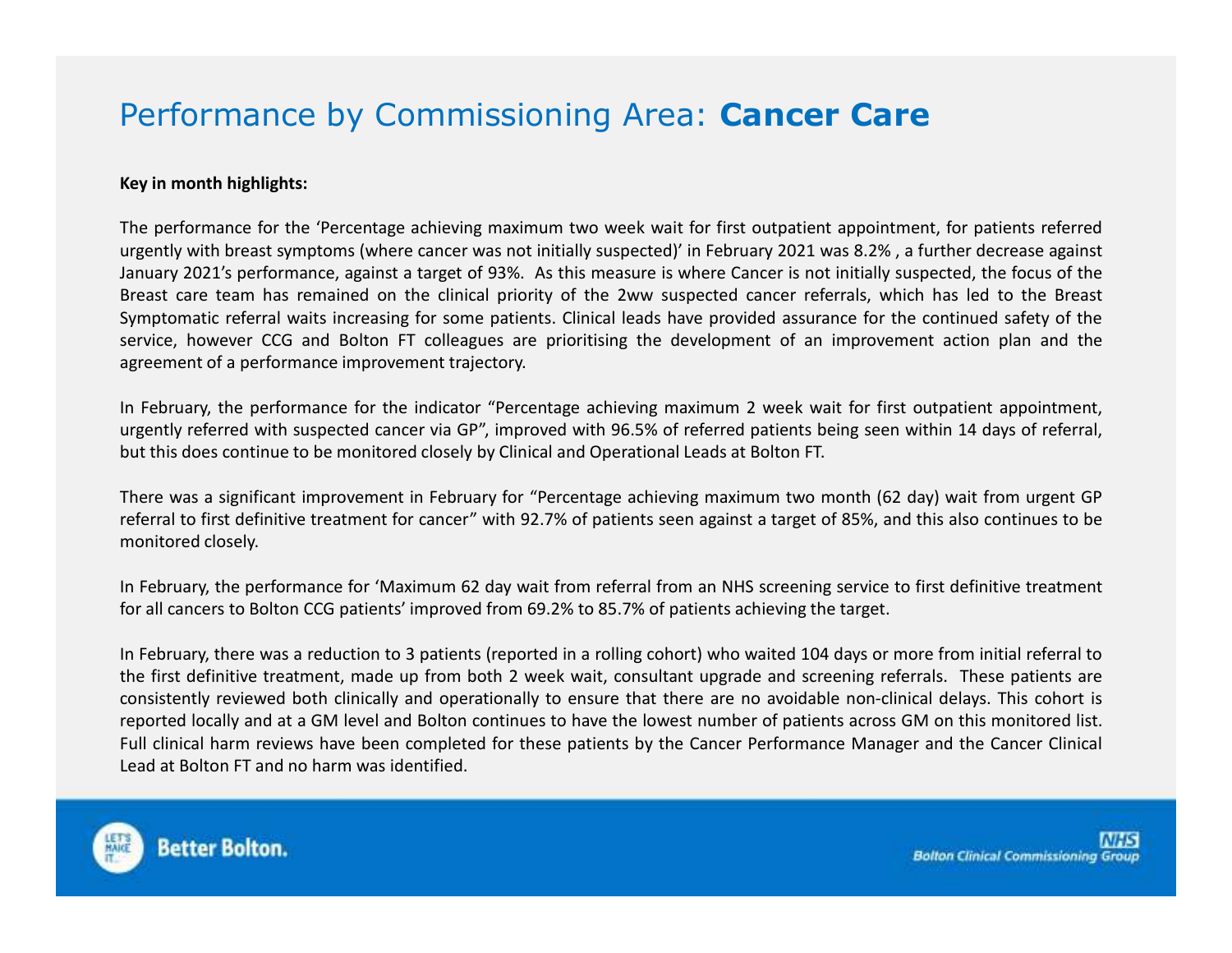### Performance by Commissioning Area: **Urgent and Emergency Care**

| <b>Urgent Care</b>                                                                                                                | <b>Target</b>                               | <b>Current</b><br><b>Month</b> | <b>Current</b><br><b>Month</b> | <b>YTD</b> | last month | <b>Change since Performance on</b><br><b>Trajectory</b> |
|-----------------------------------------------------------------------------------------------------------------------------------|---------------------------------------------|--------------------------------|--------------------------------|------------|------------|---------------------------------------------------------|
| Patients should be admitted, transferred or discharged within 4<br>hours of their arrival at an A&E department - Bolton FT        | 95%                                         | Mar                            | 73.60%                         | 80.00%     |            |                                                         |
| All handovers between ambulance and A&E must take place within<br>15 minutes (no of patients waiting > 30 mins<59 mins) Bolton FT | No target                                   | Mar                            | 111                            | 2141       |            |                                                         |
| All handovers between ambulance and A&E must take place within<br>15 minutes (no of patients waiting >60 mins) Bolton FT          | less than 40 per<br>month (Local<br>target) | Mar                            | 44                             | 831        |            |                                                         |
| Non Elective Length of Stay                                                                                                       | < 4.61                                      | Mar                            | 4.4                            | 4.57       |            |                                                         |

#### **Key in month highlights:**

- A&E performance has remained below the agreed trajectory of 95%. Performance during March was 73.6% <sup>a</sup> slight reduction <sup>o</sup>n February's figure of 75.4%. The impact of COVID-19 is affecting flow out of the A&E department and the need to segregate patients safely is <sup>a</sup> challenge. Ongoing discussions through the Urgent and Emergency Care Board and regular system meetings are supporting the flow where possible, to ensure patient safety is paramount. In addition to this Bolton FT are working with the Greater Manchester Teams and NHSE to agree <sup>a</sup> set of improvement actions and an improvement trajectory.
- Following <sup>a</sup> February average daily attendance at A&E of 263, March saw <sup>a</sup> increased average attendance of <sup>311</sup> patients. This is <sup>a</sup> increase in attendances from March <sup>2020</sup> showing <sup>a</sup> 17.2% rise. Attendances are being monitored closely and work is currently underway to help understand the rise in numbers.
- In February the number of NWAS patients waiting >30 Mins <59 minutes for <sup>a</sup> A&E handover to take place was 107. Performance is still improved in March resulting in <sup>a</sup> figure of <sup>111</sup> compared to the January figure of 247. There were <sup>44</sup> over <sup>60</sup> minute handovers in March following <sup>18</sup> in February which is <sup>4</sup> above the agreed target of below <sup>40</sup> per month.
- Non Elective LoS increased to 4.4 in February from 4.2 in February, This figure is now below the target of <4.61.



**Better Bolton.**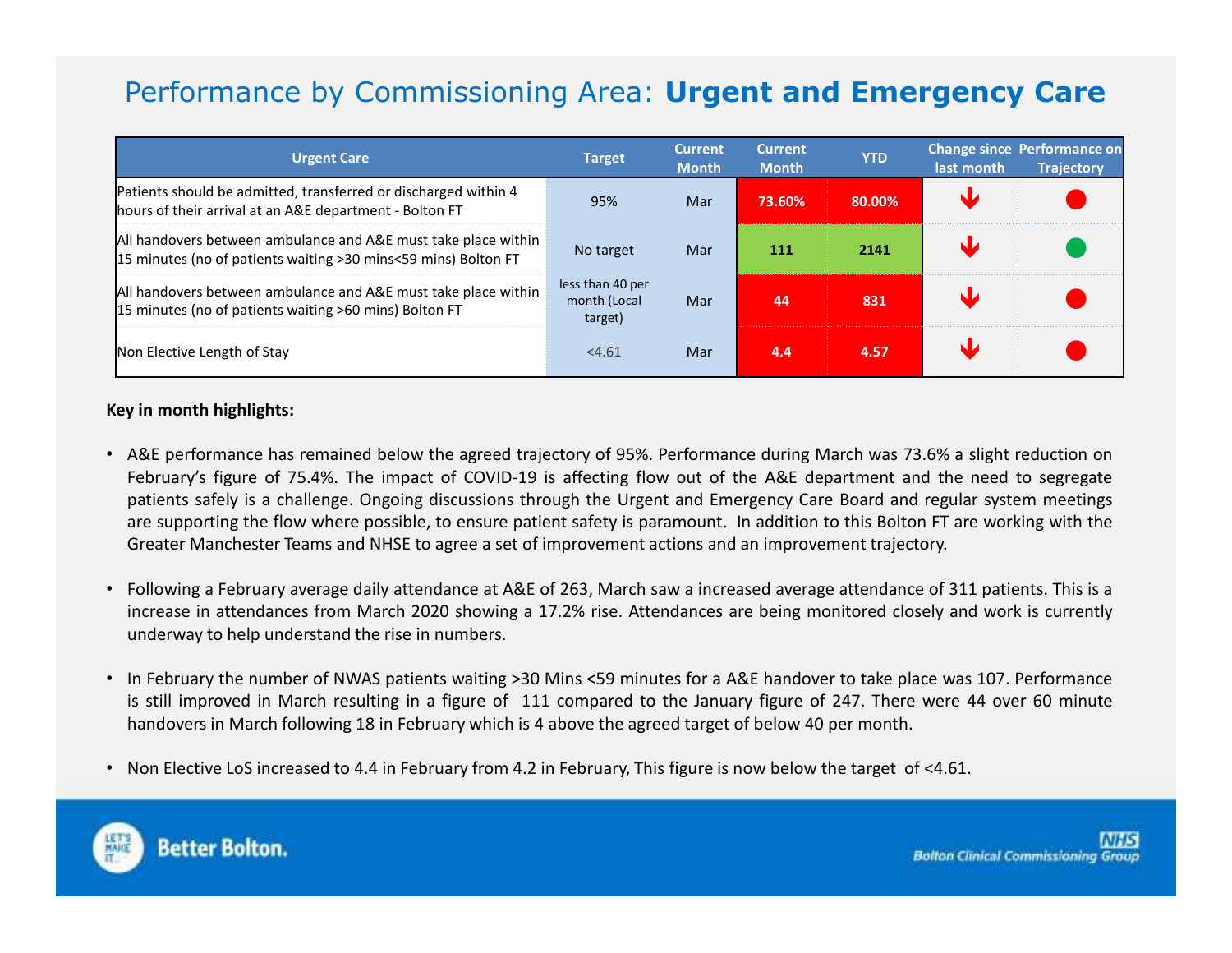### Performance by Commissioning Area: **Urgent and Emergency Care**

#### **A&E Attendances & Emergency Admission Analysis**

- The following slide includes <sup>a</sup> snapshot of data from April <sup>2020</sup> to March <sup>2021</sup> detailing the number of A&E Attendances and Emergency Admissions per 1,000 population in Bolton compared to rates throughout Greater Manchester and England. Also included is data on Attendances and Emergency Admissions in the 65+ age group compared to all Greater Manchester localities.
- Bolton has the lowest number of A&E attendances per 1,000 population in Greater Manchester (266.5) followed by Trafford (266.9) and Stockport (273.7). The Greater Manchester average is 299.2 and Englandaverage 288.2.
- A&E attendances per 1,000 population in the 65+ age group are higher throughout all areas. Bolton again has the lowest figure in Greater Manchester with <sup>a</sup> figure of 361.9 compared to the GM average of 423.7.
- Bolton's Emergency Admission figure is 83.3 per 1,000 compared to the Greater Manchester average of 92.2and England average of 88.5.
- Emergency Admissions per 1,000 in the 65+ age group are 209.4 in Bolton, which is the lowest in Greater Manchester. The Greater Manchester average is 239.4 per 1,000 population.

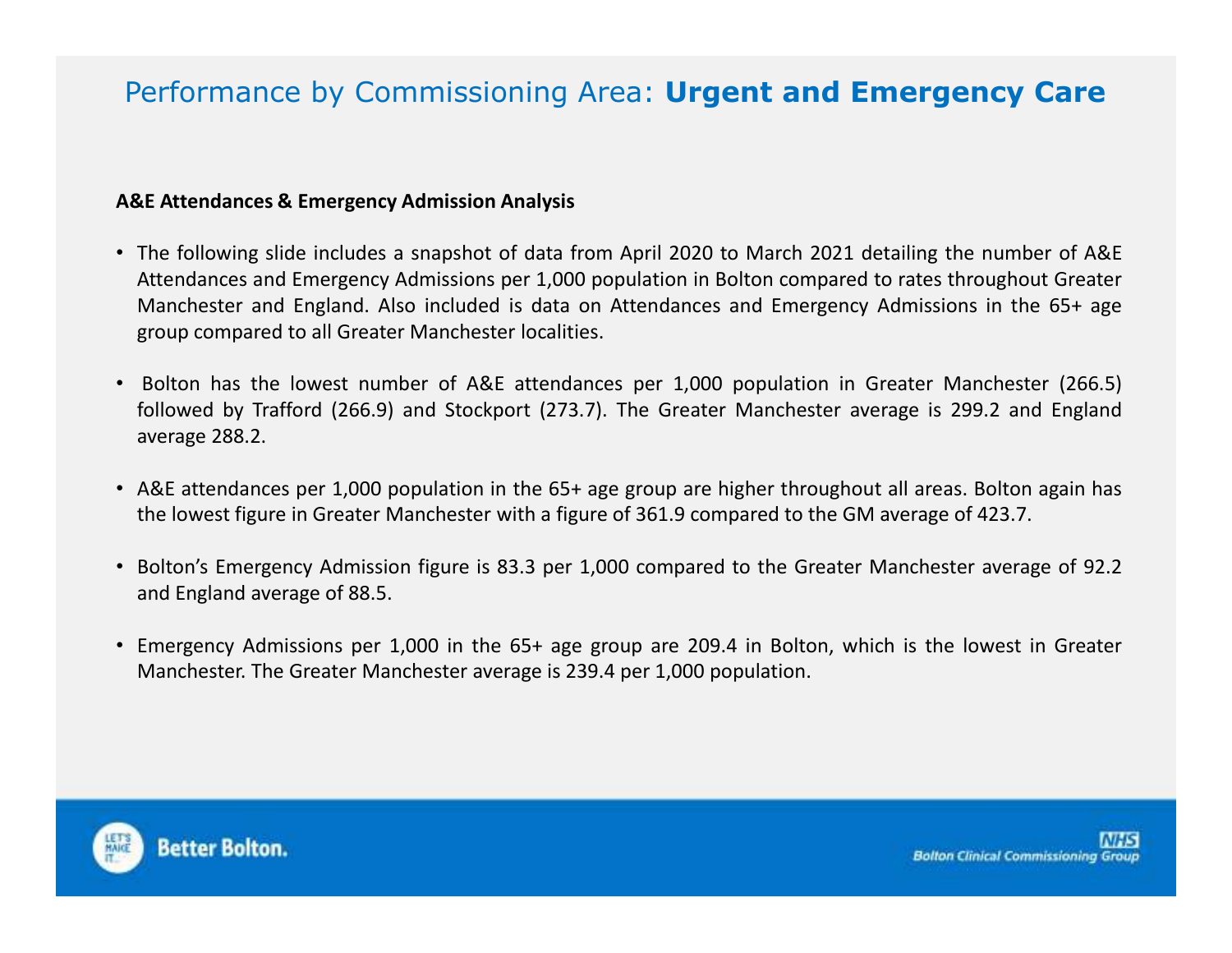### Performance by Commissioning Area: **Mental Health**

| #NAME?                                                                                                 | <b>Target</b>                                                                             | <b>Current</b><br><b>Month</b> | <b>Current</b><br><b>Month</b> | <b>YTD</b> | <b>Change since</b><br>last month | <b>Performance</b><br>on Trajectory |
|--------------------------------------------------------------------------------------------------------|-------------------------------------------------------------------------------------------|--------------------------------|--------------------------------|------------|-----------------------------------|-------------------------------------|
| Improving Access to Psychological Therapies (IAPT)<br>Access rate - (Prime Provider model)             | Currently 22.5%<br>increasing to<br>25% by March<br>2021 (National -<br><b>local 22%)</b> | March                          | 23.7%                          | 18.6%      | ↑                                 |                                     |
| Improving Access to Psychological Therapies (IAPT)<br>Recovery rate - (Prime Provider model)           | 50.0%                                                                                     | March                          | 48.5%                          | 48.1%      | ∧                                 |                                     |
| Improving Access to Psychological Therapies (IAPT) -<br>percentage treated within 6 weeks of referral  | 75.0%                                                                                     | March                          | 97.5%                          | 93.5%      | ψ                                 |                                     |
| Improving Access to Psychological Therapies (IAPT) -<br>percentage treated within 18 weeks of referral | 95.0%                                                                                     | March                          | 100.0%                         | 99.9%      | ∧                                 |                                     |
| % of early Intervention Psychosis (EIP) referrals to start<br>treatment within 2 weeks                 | 56.0%                                                                                     | March                          | 52.6%                          | 77.3%      | Ψ                                 |                                     |
| Mental Health Liaison Service -percentage of AE<br>Emergency referrals assessed within 1hr             | 75.0%                                                                                     | March                          | 65.4%                          | 80.4%      | J                                 |                                     |
| Number of new reportable Out of Area placements                                                        | $\overline{0}$                                                                            | March                          | $\overline{2}$                 | 37         | ↑                                 |                                     |
| Number of new non-reportable Out of Area placements                                                    | <b>NA</b>                                                                                 | March                          | 1                              | 25         | $\blacktriangle$                  |                                     |

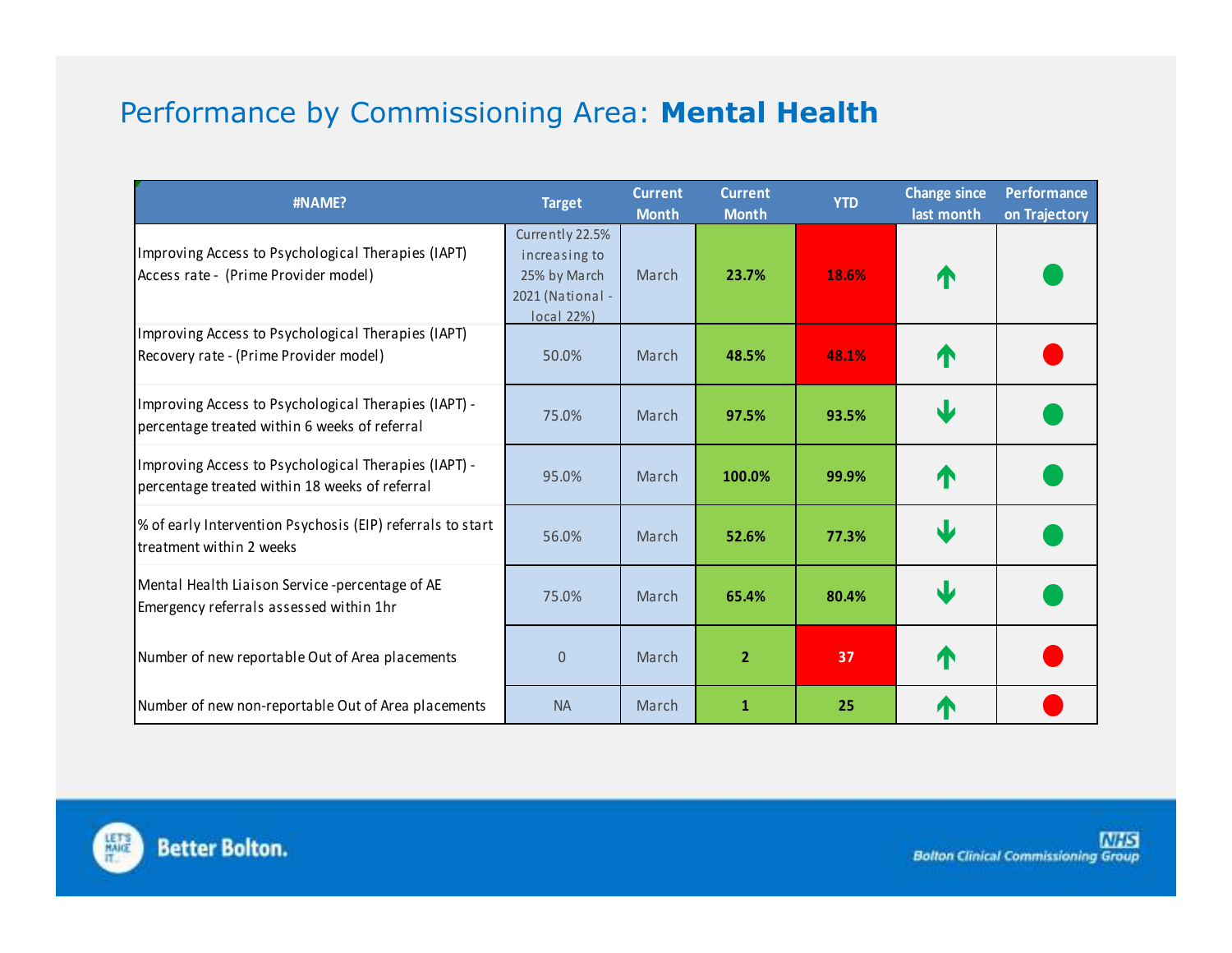### Performance by Commissioning Area: **Mental Health**

#### **Key in month highlights:**

- IAPT The Bolton Prime Provider pathway has seen <sup>a</sup> positive increase in referrals in March (achieving 23.7% prevalence, an improvement from 16.3% in February), receiving 1248, the highest in over <sup>2</sup> years. Although the Prime provider model hit 50.4% recovery the overall local performance fell slightly short of the recovery target in month (at 48.5%) once Silverwellbeing data was combined. As <sup>a</sup> result of the reduction in demand of new clients the previous month, the service adapted it's approach to the use of agency practitioners in Q4. The plan to increase prevalence was changed to target clock stopped waiters, reducing the overall CBT waiting list. The service is developing <sup>a</sup> clinical skill mix requirement for the recruitment of practitioners against the 22% target for 2021/22, funded by recurrent MHIS investment. The <sup>6</sup> week referral to treatment target was achieved in month at 97.5% against the 75% required, and 100%. by <sup>18</sup> weeks.
- EIP Performance decreased in March at 52.6% compared to 85.7% in February for referrals receiving NICE approved treatment within <sup>2</sup> weeks (against <sup>a</sup> target of 56% - due to rise to 60% for 2021/22). This was due to an increase in referrals to the service and <sup>a</sup> significant spike in the DNA rate. The service is currently working on <sup>a</sup> recovery plan to ensure <sup>a</sup> robust system is in place should this trend continue.
- Mental Health Liaison Service The service came in under the 75% target in March achieving 65.4% (a reduction from 76.5% in February). MHLS continues to see <sup>a</sup> significant increase in the number of referrals from A&E as the pandemic has progressed which has been compounded by <sup>a</sup> series of staff absences relating to Covid <sup>19</sup> and vacancies. This was also impacted by the number of CYP referrals received in month and the length of time children's assessment can take.
- Acute OAPs In March new placement numbers had reduced to <sup>3</sup> (2 reportable and <sup>1</sup> in <sup>a</sup> GM commissioned bed), however remaining placement numbers from the previous month were very high at 11. This was partly due to Maple House (PICU) being refurbed in February. Birch ward was used as an interim measure but only for males, and anyone requiring seclusion facilities had to be placed elsewhere when there was no GMMH capacity. Although length of stay remains below the national average , demand has far outweighed capacity at times. The Bolton at Home tenancy support pilot through winter DTOC monies continues to aid patient flow and GMMH are looking at options to extend this past June 2021. This also complements the local and wider GM work in progress around complex cohorts of patients who are challenging to place due to lifestyle choices and for some, anti-social behaviours.

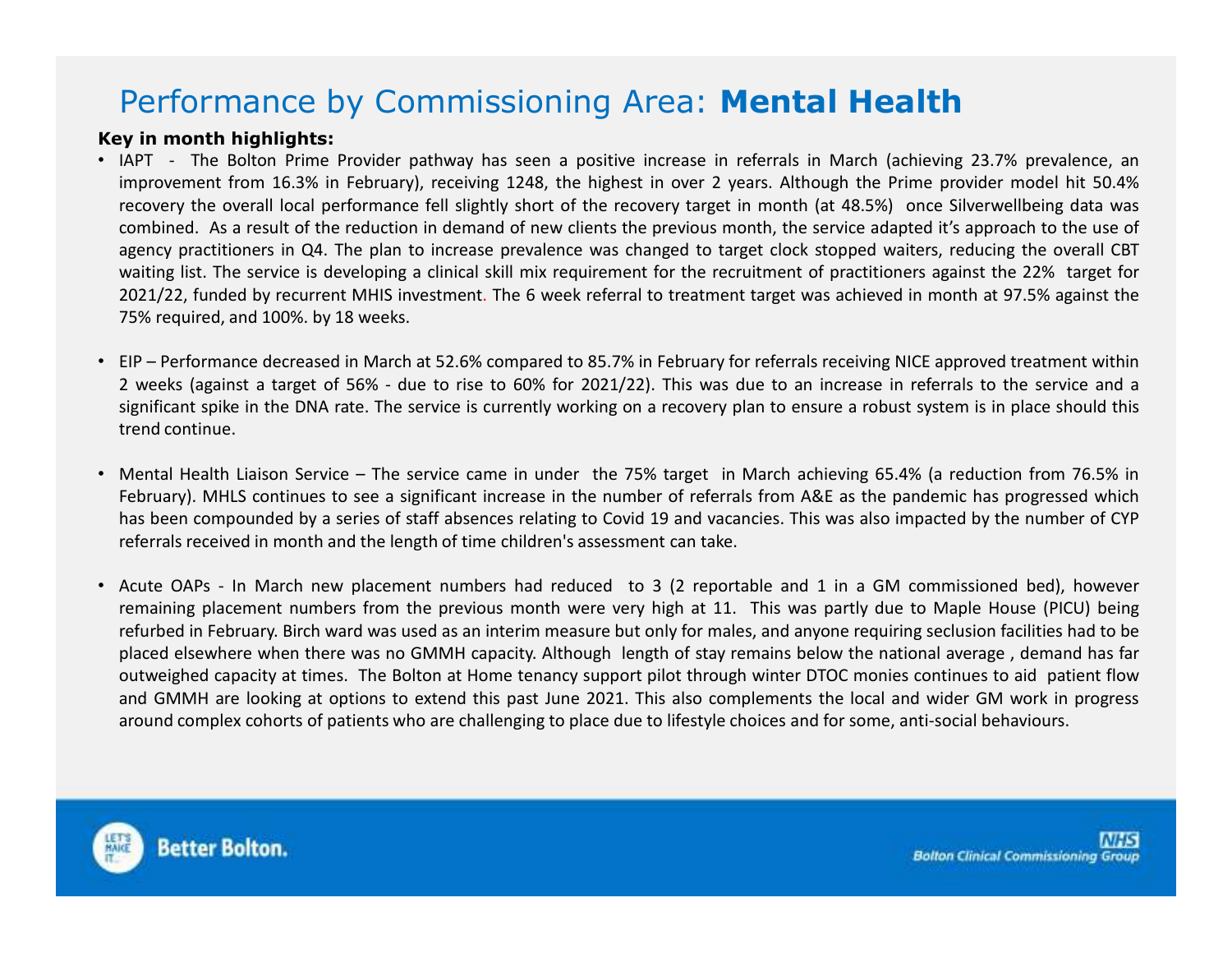### Performance by Commissioning Area: **Children's and Maternity**

| <b>Childrens &amp; Maternity Care</b>                                                        | <b>Target</b> | Current<br>Month | <b>Current Month</b> | <b>YTD</b> | Change since<br>last month | Performance on<br>Trajectory |
|----------------------------------------------------------------------------------------------|---------------|------------------|----------------------|------------|----------------------------|------------------------------|
| % Completed maternity bookings by 12+6 weeks (Bolton CCG at Bolton<br>FT)                    | 90%           | Feb              | 90.90%               | 92.00%     | N.Z                        |                              |
| CAMHS % of young people accessing treatment                                                  | 35%           | Jan              | 23.60%               | 33.00%     |                            |                              |
| CAMHS % of young people 10 point improvement on Children's Global<br>Assessment Scale (CGAS) | 50%           | <b>Nov</b>       | 30.00%               | 20.00%     |                            |                              |

#### **Key in Month highlights:**

**12+6** – Maternity booking performance at Bolton FT for women registered with <sup>a</sup> Bolton GP remains above the 90% target with <sup>a</sup> Year to Date (YTD) position of 92%. Despite <sup>a</sup> slightly reduction from 92.2% in January to 90.9% in February, performance has remained relatively stable despite the impact COVID-19 has had on booking appointment DNAs due to shielding and anxieties of attending healthcare settings. <sup>A</sup> large focus on information and communication has enabled regular messaging to be shared with women birthing at Royal Bolton Hospital. This was also the focus on Bolton's Maternity Voices Partnership meeting which took place virtually on 18<sup>th</sup> February.

**CYP Mental Health Access -** The reported percentage of Children and Young People in Bolton accessing mental health treatment is currently above plan with <sup>a</sup> 2020/21 forecast position of 35.2% against the 35% national target. February performance has seen <sup>a</sup> significant increase in access from 22.5% in January to 37.3% in February. Bolton CAMHS have recently transferred data systems from IAPTUS to PARIS in line with all other GMMH Services which has enabled <sup>a</sup> larger data set to be captured. Throughout 2020/21, Bolton has been underreporting the rate of access to treatment due to not including any of the telemedicine appointments delivered by Bolton CAMHS. <sup>A</sup> resubmission process is taking place by GMMH to ensure that Bolton's financial year position is accurate and in line with all other localities. Changes to the CYP Mental Health Access Target is set to take place from April <sup>2021</sup> whereby only one treatment contact contributes to the access target as opposed to two.

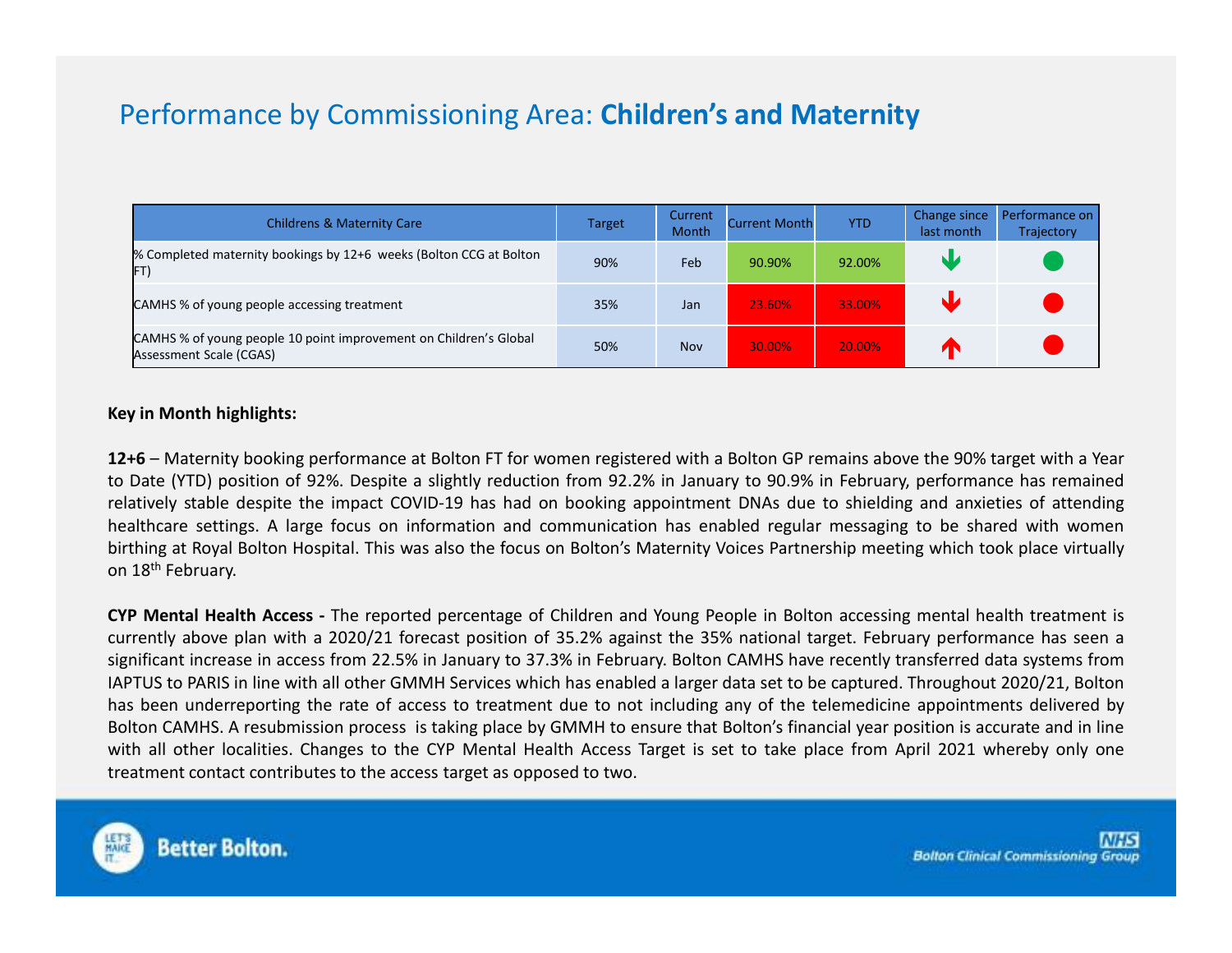### Performance by Commissioning Area: **Children's and Maternity**

**Kooth** - A total of 486 young people *(11 Agender, 322 Female, 24 Gender Fluid, 129 Male)* registered on Kooth in Q4 which is a slight reduction from Q3 (558). Between 1st January and <sup>31</sup>st March <sup>a</sup> total of 3,093 logins were made to Kooth from <sup>601</sup> individual children and young people – this equates to an average of <sup>5</sup> logins per young person. <sup>A</sup> total of <sup>78</sup> young people benefited from at least one 1:1 counselling chat with <sup>159</sup> counselling chats taking place within the quarter. The messaging function continues to be well utilised with 1,846 messages sent by <sup>258</sup> young people. The locations with the highest new registrations in Q4 were from Farnworth, Great Lever and Halliwell. The top three presenting issues within Q4 were Anxiety/Stress, Suicidal Thoughts and Self Harm. <sup>A</sup> total of <sup>33</sup> young people were also signposted to other services across Bolton.

**A&E Attendances (16 and under) –** A&E attendances were significantly higher in March (1641) than in February (918), however, for the financial year were overall 38% lower than in 2019/20. There was an increase in A&E attendances across all age groups <sup>i</sup> nMarch when compared to February; with the biggest increase seen in children aged <sup>6</sup> to <sup>13</sup> years.

**Non-elective Admissions (16 and under)** – <sup>A</sup> reduction in NEL admissions was noted in March (384) when compared to February (429). There were <sup>2384</sup> (43%) fewer NEL admissions in 2020/21 when compared to 2019/20. As part of the GM Avoidable Admissions initiative, NEL admissions for asthma, epilepsy and diabetes are monitored at <sup>a</sup> CCG level. NEL Asthma admissions are significantly lower in March (3) than Feb (12) and are overall 51.6% lower in 2020/21 than in 2019/20. Epilepsy admissions are 30.3% lower than last financial year and despite an increase in NEL admissions for diabetes at the start of the year, overall they are 5.7% lower overall.

**A&E Attendances (16 and under) –** A&E attendances were significantly higher in March (1641) than in February (918), however, for the financial year were overall 38% lower than in 2019/20. There was an increase in A&E attendances across all age groups <sup>i</sup> nMarch when compared to February; with the biggest increase seen in children aged <sup>6</sup> to <sup>13</sup> years.

**Non-elective Admissions (16 and under)** – <sup>A</sup> reduction in NEL admissions was noted in March (384) when compared to February (429). There were <sup>2384</sup> (43%) fewer NEL admissions in 2020/21 when compared to 2019/20. Primary Diagnosis continue to be coded by Bolton FT at the time of the Board Report. As part of the GM Avoidable Admissions initiative, NEL admissions for asthma, epilepsy and diabetes are monitored at <sup>a</sup> CCG level.